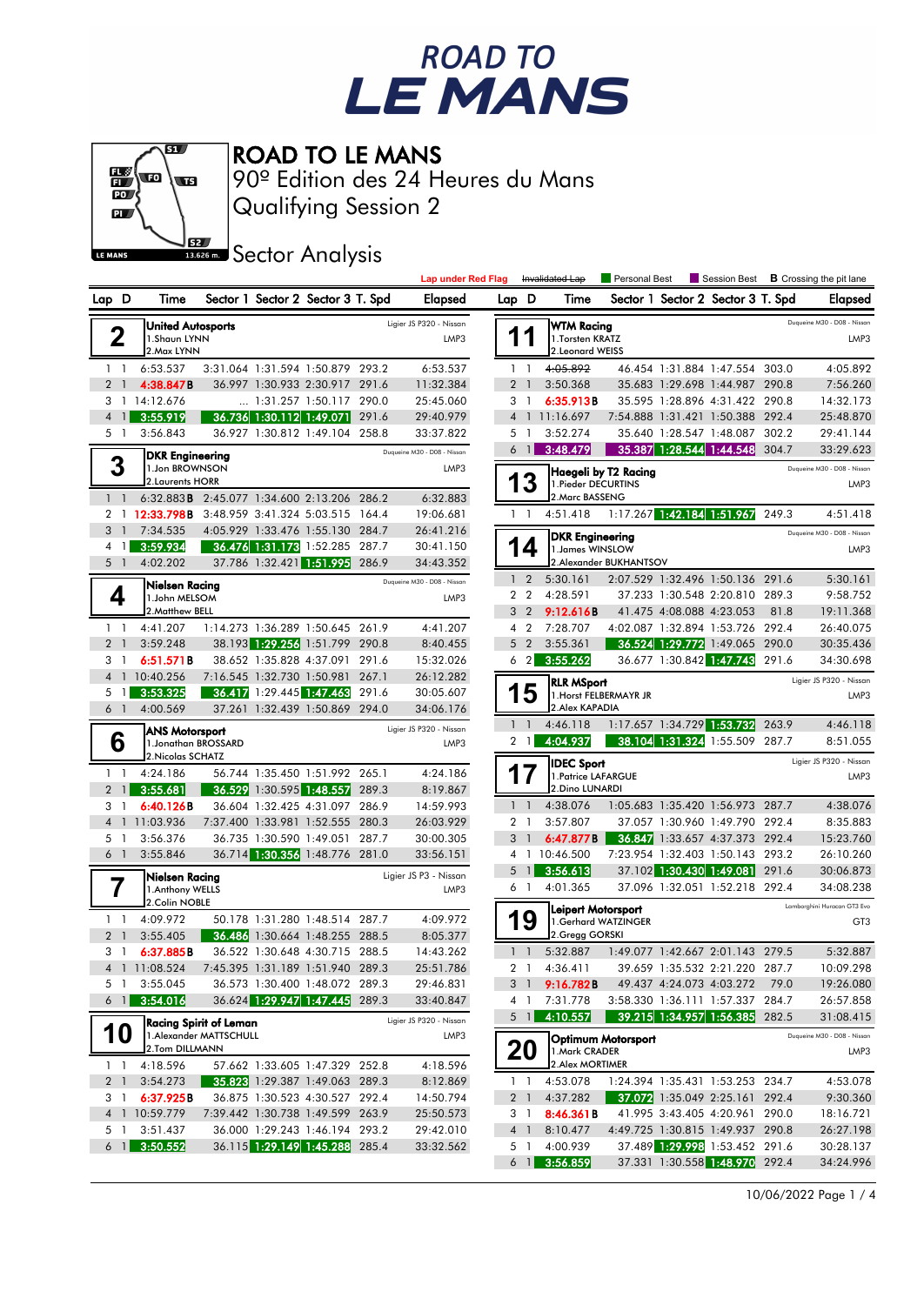## ROAD TO<br>LE MANS



ROAD TO LE MANS

Qualifying Session 2 90º Edition des 24 Heures du Mans

**J**<br>Issuem Sector Analysis

|                            |                                           |                                |                 |                                                                    |       | <b>Lap under Red Flag</b> |       |                            | Invalidated Lap                   | Personal Best                |                                                              |       | Session Best <b>B</b> Crossing the pit lane |
|----------------------------|-------------------------------------------|--------------------------------|-----------------|--------------------------------------------------------------------|-------|---------------------------|-------|----------------------------|-----------------------------------|------------------------------|--------------------------------------------------------------|-------|---------------------------------------------|
| Lap D                      | Time                                      |                                |                 | Sector 1 Sector 2 Sector 3 T. Spd                                  |       | Elapsed                   | Lap D |                            | Time                              |                              | Sector 1 Sector 2 Sector 3 T. Spd                            |       | Elapsed                                     |
|                            | <b>United Autosports</b>                  |                                |                 |                                                                    |       | Ligier JS P320 - Nissan   |       | $1\quad$                   | 4:35.309                          |                              | 1:02.526 1:35.615 1:57.168 286.2                             |       | 4:35.309                                    |
| 21                         | 1. James MCGUIRE                          |                                |                 |                                                                    |       | LMP3                      |       | 2 <sub>1</sub>             | 3:58.995                          |                              | 37.620 1:32.227 1:49.148 287.7                               |       | 8:34.304                                    |
|                            | 2. Guy SMITH                              |                                |                 |                                                                    |       |                           |       | 3 <sub>1</sub>             | 6:43.976B                         |                              | 37.046 1:31.933 4:34.997 293.2                               |       | 15:18.280                                   |
| $1\quad$                   | 4:53.787                                  |                                |                 | 1:26.134 1:34.830 1:52.823 289.3                                   |       | 4:53.787                  |       |                            | 4 1 10:48.519                     |                              | 7:24.612 1:33.434 1:50.473 286.2                             |       | 26:06.799                                   |
| 2 <sub>1</sub>             | 4:36.224                                  |                                |                 | 37.737 1:34.074 2:24.413 293.2                                     |       | 9:30.011                  |       | 5 <sub>1</sub>             | 3:56.280                          |                              | 36.913 1:30.913 1:48.454 293.2                               |       | 30:03.079                                   |
| 3 1                        | 7:29.111B                                 |                                |                 | 41.386 3:05.670 3:42.055 291.6                                     |       | 16:59.122                 |       | 6 1                        | 3:56.426                          |                              | 36.720 1:30.827 1:48.879 291.6                               |       | 33:59.505                                   |
| 4 1                        | 9:26.378                                  |                                |                 | 6:01.399 1:32.578 1:52.401 293.2                                   |       | 26:25.500                 |       |                            |                                   | <b>MV2S Forestier Racing</b> |                                                              |       | Ligier JS P320 - Nissan                     |
| 5 1                        | 4:01.892                                  |                                |                 | 37.286 1:31.100 1:53.506 292.4                                     |       | 30:27.392                 |       | 29                         | 1. Louis ROUSSET                  |                              |                                                              |       | LMP3                                        |
| 6 1                        | 3:59.325                                  |                                |                 | 37.420 1:30.973 1:50.932 291.6                                     |       | 34:26.717                 |       |                            |                                   | 2. Jérome DE SADELEER        |                                                              |       |                                             |
|                            | <b>United Autosports</b>                  |                                |                 |                                                                    |       | Ligier JS P320 - Nissan   |       | $1\quad 2$                 | 4:34.377                          |                              | 1:03.505 1:34.160 1:56.712 281.7                             |       | 4:34.377                                    |
| 22                         | 1.Andres LATORRE                          |                                |                 |                                                                    |       | LMP3                      |       | 2 <sub>2</sub>             | 3:55.782                          |                              | 36.866 1:29.741 1:49.175 291.6                               |       | 8:30.159                                    |
|                            | 2. Garnet PATTERSON                       |                                |                 |                                                                    |       |                           |       | 3 <sub>2</sub>             | 6:49.486B                         |                              | 43.553 1:31.516 4:34.417 292.4                               |       | 15:19.645                                   |
| $1\quad$                   | 4:57.601                                  |                                |                 | 1:26.427 1:35.141 1:56.033 265.8                                   |       | 4:57.601                  |       |                            | 4 2 10:45.942                     |                              | 7:23.813 1:31.815 1:50.314 270.4                             |       | 26:05.587                                   |
| 2 <sub>1</sub>             | 4:38.043                                  |                                |                 | 38.275 1:31.358 2:28.410 292.4                                     |       | 9:35.644                  |       | 5 <sub>2</sub>             | 3:54.948                          |                              | 37.539 1:29.241 1:48.168 292.4                               |       | 30:00.535                                   |
| 31                         | 9:18.112B                                 |                                |                 | 40.298 3:40.390 4:57.424 207.6                                     |       | 18:53.756                 |       | 6 <sub>2</sub>             | 3:52.536                          |                              | 36.752 1:30.379 1:45.405 292.4                               |       | 33:53.071                                   |
| 4 <sub>1</sub>             | 7:42.990                                  |                                |                 | 4:14.355 1:32.716 1:55.919 292.4                                   |       | 26:36.746<br>30:34.999    |       |                            |                                   | Frikadelli Racing Team       |                                                              |       | Ligier JS P320 - Nissan                     |
| 5 1                        | 3:58.253                                  |                                |                 | 37.208 1:31.064 1:49.981 289.3                                     |       |                           |       | <b>30</b>                  | 1.Klaus ABBELEN<br>2.Felipe LASER |                              |                                                              |       | LMP3                                        |
|                            | <b>United Autosports</b>                  |                                |                 |                                                                    |       | Ligier JS P320 - Nissan   |       | $1\quad$                   | 6:18.927                          |                              | 2:32.253 1:42.798 2:03.876 240.9                             |       | 6:18.927                                    |
| 23                         | 1.John SCHAUERMAN<br>2. Wayne BOYD        |                                |                 |                                                                    |       | LMP3                      |       | 2 <sub>1</sub>             | 4:25.662                          |                              | 38.481 1:32.301 2:14.880 291.6                               |       | 10:44.589                                   |
| $1\quad1$                  | 6:25.028                                  |                                |                 | 2:48.206 1:39.099 1:57.723 266.5                                   |       | 6:25.028                  |       |                            | 3 1 10:10.949B                    | 1:16.767 4:20.019 4:34.163   |                                                              | 80.2  | 20:55.538                                   |
| 2 <sub>1</sub>             | 4:31.492                                  |                                |                 | 36.567 1:30.847 2:24.078 297.2                                     |       | 10:56.520                 |       | 4 <sup>1</sup>             | 6:10.857                          |                              | 2:33.833 1:42.652 1:54.372 239.9                             |       | 27:06.395                                   |
| 3                          | $1$ 10:00.850B 1:24.652 4:21.765 4:14.433 |                                |                 |                                                                    | 80.7  | 20:57.370                 |       | 5 <sub>1</sub>             | 4:02.855                          |                              | 37.475 1:31.632 1:53.748                                     | 290.8 | 31:09.250                                   |
| 41                         | 6:44.835                                  |                                |                 | 3:18.752 1:32.334 1:53.749 293.2                                   |       | 27:42.205                 |       |                            |                                   |                              |                                                              |       | Ligier JS P320 - Nissan                     |
| 5 <sub>1</sub>             | 3:55.041                                  |                                |                 | 36.379 1:30.282 1:48.380                                           | 291.6 | 31:37.246                 |       | 31                         | <b>AF Corse</b><br>1.Mark KVAMME  |                              |                                                              |       | LMP3                                        |
|                            | H24 Racing                                |                                |                 |                                                                    |       | H <sub>24</sub>           |       |                            | 2.Trenton ESTEP                   |                              |                                                              |       |                                             |
| 24                         | 1. Stéphane RICHELMI                      |                                |                 |                                                                    |       | <b>INN</b>                |       | $1\quad$                   | 5:38.260                          |                              | 1:55.179 1:45.792 1:57.289 238.8                             |       | 5:38.260                                    |
|                            |                                           |                                |                 |                                                                    |       |                           |       | 2 <sub>1</sub>             | 4:29.808                          |                              | 38.281 1:32.859 2:18.668 285.4                               |       | 10:08.068                                   |
| $1\quad$                   | 5:59.523                                  |                                |                 | 1:48.494 1:51.353 2:19.676 225.4                                   |       | 5:59.523                  | 3     | $\overline{1}$             | 9:15.133B                         |                              | 41.578 4:20.682 4:12.873                                     | 80.1  | 19:23.201                                   |
| 2 1                        | 16:40.669 <b>B</b>                        |                                | 38.947 1:36.394 | $\cdots$                                                           | 238.3 | 22:40.192                 |       | 4 1                        | 7:26.045                          |                              | 3:58.226 1:35.494 1:52.325 281.7                             |       | 26:49.246                                   |
| 3 1                        | 5:07.572                                  |                                |                 | 1:09.400 1:49.989 2:08.183 210.5                                   |       | 27:47.764                 | 5     | $\overline{1}$             | 4:01.819                          |                              | 37.490 1:32.577 1:51.752                                     | 286.9 | 30:51.065                                   |
| $4 \mid$                   | 4:12.434                                  |                                |                 | 39.129 1:35.716 1:57.589 249.3                                     |       | 32:00.198                 |       | 6 1                        | 4:20.346B                         |                              | 38.876 1:39.274 2:02.196 286.2                               |       | 35:11.411                                   |
|                            | <b>COOL Racing</b>                        |                                |                 |                                                                    |       | Ligier JS P320 - Nissan   |       |                            | <b>United Autosports</b>          |                              |                                                              |       | Ligier JS P320 - Nissan                     |
| 25                         | 1. Michael BENHAM                         |                                |                 |                                                                    |       | LMP3                      |       | 32                         | 1. Daniel SCHNEIDER               |                              |                                                              |       | LMP3                                        |
|                            | 2.Duncan TAPPY                            |                                |                 |                                                                    |       |                           |       |                            | 2.Andrew MEYRICK                  |                              |                                                              |       |                                             |
| $1\quad$<br>2 <sub>1</sub> | 4:40.669<br>4:05.651                      |                                |                 | 1:13.994 1:36.222 1:50.453 260.0<br>38.002 1:30.708 1:56.941 292.4 |       | 4:40.669<br>8:46.320      |       | $1\quad$<br>2 <sub>1</sub> | 6:52.051<br>4:27.444B             |                              | 3:29.250 1:31.325 1:51.476<br>36.423 1:29.331 2:21.690 290.8 | 292.4 | 6:52.051<br>11:19.495                       |
| 31                         | 6:58.791B                                 |                                |                 | 39.106 1:49.985 4:29.700 291.6                                     |       | 15:45.111                 |       |                            | 3 1 14:22.265                     |                              | $\ldots$ 1:30.942 1:48.095 294.0                             |       | 25:41.760                                   |
|                            | 4 1 10:30.629                             |                                |                 | 7:07.763 1:30.012 1:52.854 292.4                                   |       | 26:15.740                 |       | 4 <sup>1</sup>             | 4:39.519                          |                              | 36.433 1:29.322 2:33.764 288.5                               |       | 30:21.279                                   |
| 5 1                        | 3:52.283                                  |                                |                 | 36.244 1:28.344 1:47.695 291.6                                     |       | 30:08.023                 |       | 5 <sub>1</sub>             | 3:53.804                          |                              | 36.751 1:29.507 1:47.546 292.4                               |       | 34:15.083                                   |
|                            | 6 1 3:52.709                              | 36.264 1:29.565 1:46.880 291.6 |                 |                                                                    |       | 34:00.732                 |       |                            |                                   |                              |                                                              |       |                                             |
|                            |                                           |                                |                 |                                                                    |       | Ligier JS P320 - Nissan   |       | <b>33</b>                  | Team Virage<br>1.Rob HODES        |                              |                                                              |       | Ligier JS P320 - Nissan<br>LMP3             |
|                            | 24-7 Motorsport<br>1.Andrew FERGUSON      |                                |                 |                                                                    |       | LMP3                      |       |                            | 2.lan RODRIGUEZ                   |                              |                                                              |       |                                             |
|                            |                                           | 2. Louis HAMILTON-SMITH        |                 |                                                                    |       |                           |       | $1\quad1$                  | 4:50.015                          |                              | 1:22.945 1:35.797 1:51.273 234.2                             |       | 4:50.015                                    |
| $1\quad1$                  | 5:19.362                                  |                                |                 | 1:34.997 1:45.324 1:59.041 243.1                                   |       | 5:19.362                  |       | 2 <sub>1</sub>             | 5:10.193B                         |                              | 36.952 1:38.659 2:54.582 287.7                               |       | 10:00.208                                   |
| 2 <sub>1</sub>             | 4:43.055                                  |                                |                 | 39.727 1:33.498 2:29.830 281.0                                     |       | 10:02.417                 |       |                            | 3 1 15:53.610                     |                              | 1:32.706 1:51.376 294.0                                      |       | 25:53.818                                   |
| 31                         | 9:12.350B                                 |                                |                 | 43.446 4:20.023 4:08.881                                           | 80.6  | 19:14.767                 |       | 4 1                        | 3:55.341                          |                              | 36.954 1:30.456 1:47.931 290.8                               |       | 29:49.159                                   |
| 4 <sup>1</sup>             | 7:40.949                                  |                                |                 | 4:03.784 1:39.767 1:57.398 218.5                                   |       | 26:55.716                 |       | $5 \vert 1 \vert$          | 3:53.559                          |                              | 36.529 1:30.123 1:46.907 291.6                               |       | 33:42.718                                   |
| 5 1                        | 4:01.076                                  |                                |                 | 38.326 1:31.840 1:50.910 290.0                                     |       | 30:56.792                 |       |                            | Team WRT                          |                              |                                                              |       | Audi R8 LMS GT3 EVO II                      |
| 6 1                        | 4:00.053                                  |                                |                 | 37.609 1:32.433 1:50.011 292.4                                     |       | 34:56.845                 |       | 34                         | 1. Maxime ROBIN                   |                              |                                                              |       | GT <sub>3</sub>                             |
|                            |                                           | <b>MV2S Forestier Racing</b>   |                 |                                                                    |       | Ligier JS P320 - Nissan   |       |                            | 2.Arnold ROBIN                    |                              |                                                              |       |                                             |
| 28                         | 1. Nick ADCOCK                            |                                |                 |                                                                    |       | LMP3                      |       | $1\quad2$                  | 4:10.607                          |                              | 45.496 1:33.189 1:51.922 268.4                               |       | 4:10.607                                    |
|                            | 2.Emilien CARDE                           |                                |                 |                                                                    |       |                           |       |                            | 2 2 4:01.467                      |                              | 38.301 1:31.997 1:51.169 287.7                               |       | 8:12.074                                    |
|                            |                                           |                                |                 |                                                                    |       |                           |       |                            |                                   |                              |                                                              |       |                                             |

10/06/2022 Page 2 / 4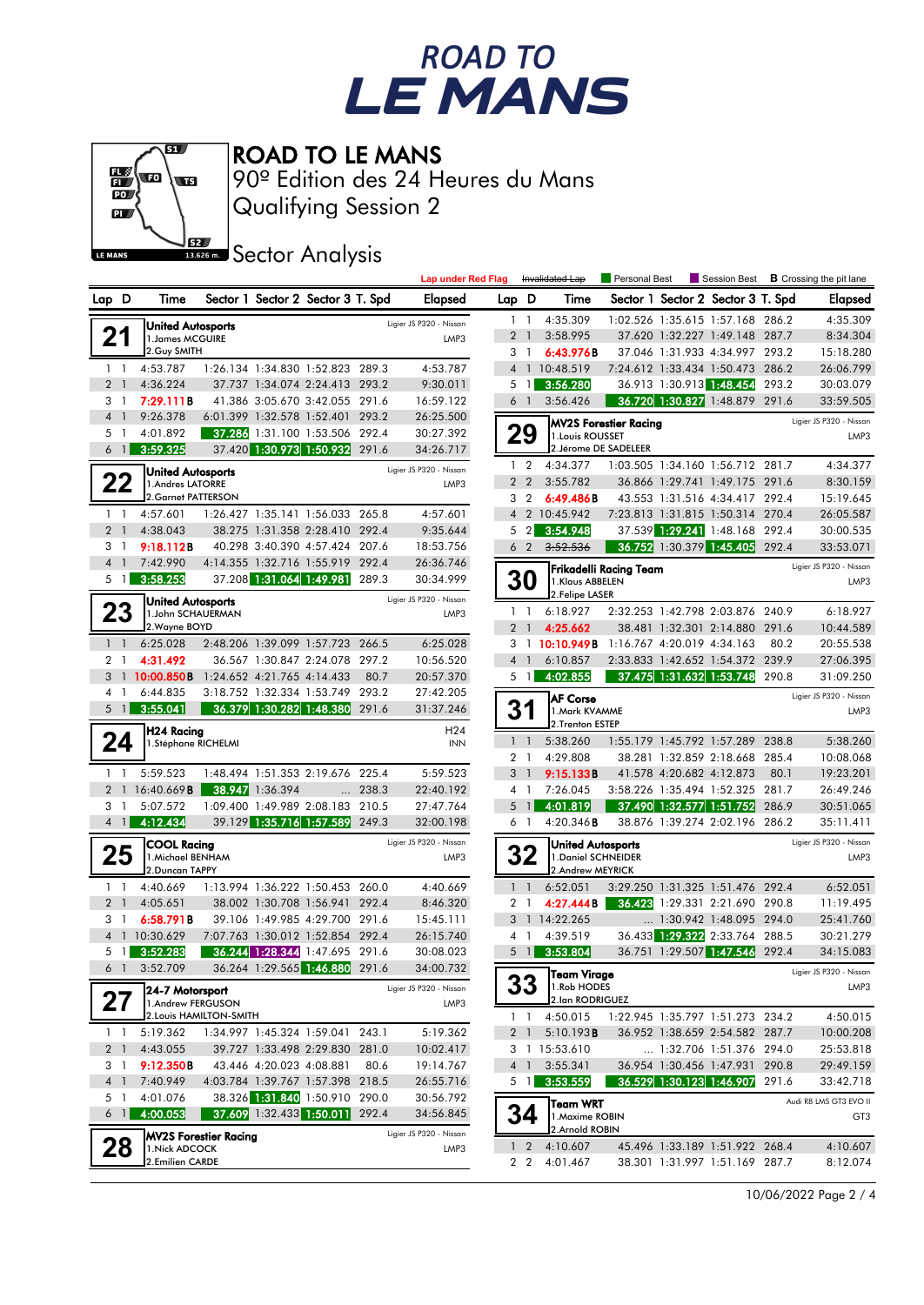



ROAD TO LE MANS

Qualifying Session 2 90º Edition des 24 Heures du Mans

**Sector Analysis** 

|                |                   |                                          |                            |                                                                  |       | <b>Lap under Red Flag</b>        |                |                | Invalidated Lap                           | Personal Best                              |                 |                                                                    |                | Session Best <b>B</b> Crossing the pit lane |
|----------------|-------------------|------------------------------------------|----------------------------|------------------------------------------------------------------|-------|----------------------------------|----------------|----------------|-------------------------------------------|--------------------------------------------|-----------------|--------------------------------------------------------------------|----------------|---------------------------------------------|
| Lap D          |                   | Time                                     |                            | Sector 1 Sector 2 Sector 3 T. Spd                                |       | <b>Elapsed</b>                   | Lap D          |                | Time                                      |                                            |                 | Sector 1 Sector 2 Sector 3 T. Spd                                  |                | Elapsed                                     |
|                | 3 2               | 6:39.395B                                |                            | 37.443 1:32.134 4:29.818 286.2                                   |       | 14:51.469                        |                |                |                                           | Inter Europol Competition                  |                 |                                                                    |                | Ligier JS P320 - Nissan                     |
|                |                   | 4 2 11:05:556                            |                            | 7:42.202 1:32.870 1:50.484 286.2                                 |       | 25:57.025                        |                | 54             | 1.Don YOUNT                               |                                            |                 |                                                                    |                | LMP3                                        |
|                | 5 <sub>2</sub>    | 3:58.827                                 |                            | 37.191 1:31.017 1:50.619 290.8                                   |       | 29:55.852                        |                |                | 2. Noam ABRAMCZYK                         |                                            |                 |                                                                    |                |                                             |
|                | 6 <sub>2</sub>    | 4:07.854                                 |                            | 37.525 1:31.568 1:58.761 288.5                                   |       | 34:03.706                        |                | $1\quad1$      | 5:12.586                                  |                                            |                 | 1:07.863 2:13.656 1:51.067                                         | 258.8          | 5:12.586                                    |
|                |                   | CD Sport                                 |                            |                                                                  |       | Ligier JS P320 - Nissan          | 2 <sub>1</sub> |                | 4:53.970                                  |                                            |                 | 58.376 1:32.441 2:23.153 292.4                                     |                | 10:06.556                                   |
|                |                   | 1. Fabien MICHAL                         |                            |                                                                  |       | LMP3                             |                | 3 1            | 9:14.664B                                 |                                            |                 | 41.770 4:20.746 4:12.148                                           | 80.3           | 19:21.220                                   |
|                |                   | 2. Grégory GUILVERT<br>4:25.714          |                            |                                                                  |       |                                  | 4 <sup>1</sup> | $5 \text{ } 1$ | 7:23.797                                  |                                            |                 | 3:57.585 1:33.350 1:52.862 290.8<br>38.668 1:53.532 1:52.695 278.1 |                | 26:45.017                                   |
| 2 <sub>1</sub> | 1 <sup>1</sup>    | 3:54.474                                 |                            | 56.391 1:35.372 1:53.951 264.5<br>36.181 1:30.206 1:48.087       | 290.8 | 4:25.714<br>8:20.188             |                |                | 4:24.895                                  |                                            |                 |                                                                    |                | 31:09.912                                   |
|                | 3 <sup>1</sup>    | 7:04.801B                                |                            | 38.294 1:54.862 4:31.645 224.0                                   |       | 15:24.989                        |                | 55             | <b>GMB Motorsport</b>                     |                                            |                 |                                                                    |                | Honda NSX GT3                               |
|                |                   |                                          |                            |                                                                  |       | Ligier JS P320 - Nissan          |                |                | 1. Kasper H. JENSEN<br>2.Kristian POULSEN |                                            |                 |                                                                    |                | GT <sub>3</sub>                             |
|                | 40                | <b>GRAFF Racing</b><br>1.Luis SANJUAN    |                            |                                                                  |       | LMP3                             |                | $1\quad 2$     | 5:07.831                                  |                                            |                 | 1:32.323 1:40.801 1:54.707 250.4                                   |                | 5:07.831                                    |
|                |                   | 2. Théo VAUCHER                          |                            |                                                                  |       |                                  |                | 2 2            | 4:29.328                                  |                                            |                 | 37.436 1:33.693 2:18.199 286.2                                     |                | 9:37.159                                    |
|                | $1\quad$          | 4:58.915                                 |                            | 1:25.795 1:36.282 1:56.838 262.6                                 |       | 4:58.915                         |                | 3 <sub>2</sub> | 9:22.808B                                 |                                            |                 | 40.269 3:42.378 5:00.161 153.7                                     |                | 18:59.967                                   |
| 2 <sub>1</sub> |                   | 4:37.379                                 |                            | 37.781 1:31.257 2:28.341 286.9                                   |       | 9:36.294                         |                | 4 <sup>2</sup> | 7:37.047                                  |                                            |                 | 4:09.116 1:34.972 1:52.959 284.7                                   |                | 26:37.014                                   |
|                | 3 1               | 9:20.505B                                |                            | 40.201 3:41.196 4:59.108 182.1                                   |       | 18:56.799                        |                | 5 <sub>2</sub> | 4:03.057                                  |                                            |                 | 37.610 1:32.593 1:52.854 289.3                                     |                | 30:40.071                                   |
| 4 <sub>1</sub> |                   | 8:22.156                                 |                            | 4:54.834 1:32.417 1:54.905 291.6                                 |       | 27:18.955                        |                | $6\quad2$      | 3:59.836                                  |                                            |                 | 37.231 1:33.116 1:49.489                                           | 289.3          | 34:39.907                                   |
|                | 5 1               | 3:55.546                                 |                            | 36.404 1:31.378 1:47.764 268.4                                   |       | 31:14.501                        |                |                | <b>Ebimotors</b>                          |                                            |                 |                                                                    |                | Porsche 911 GT3 R                           |
|                |                   | <b>Racing Spirit of Leman</b>            |                            |                                                                  |       | Ligier JS P320 - Nissan          |                | 56             | 1. Paolo VENEROSI                         |                                            |                 |                                                                    |                | GT <sub>3</sub>                             |
|                |                   | 1. Jacques WOLFF                         |                            |                                                                  |       | LMP3                             |                |                | 2. Max BUSNELLI                           |                                            |                 |                                                                    |                |                                             |
|                |                   | 2. Josh SKELTON                          |                            |                                                                  |       |                                  |                | $1\quad$       | 5:37.715                                  |                                            |                 | 1:48.018 1:47.888 2:01.809 238.8                                   |                | 5:37.715                                    |
| 2 <sub>1</sub> | $1\quad$          | 4:27.302<br>3:54.562                     |                            | 58.298 1:34.489 1:54.515 270.4<br>36.929 1:30.058 1:47.575 291.6 |       | 4:27.302                         |                | 2 <sub>1</sub> | 4:39.651                                  |                                            |                 | 40.675 1:35.773 2:23.203 282.5                                     | 80.3           | 10:17.366                                   |
| $3-1$          |                   | 6:40.052B                                |                            | 37.335 1:31.752 4:30.965 281.7                                   |       | 8:21.864<br>15:01.916            |                | 4 1            | 3 1 10:13.077B 1:15.331 4:19.606 4:38.140 | 8:21.518B 3:17.235 2:17.024 2:47.259 203.0 |                 |                                                                    |                | 20:30.443<br>28:51.961                      |
|                |                   | 4 1 11:00.225                            |                            | 7:35.880 1:31.289 1:53.056 290.8                                 |       | 26:02.141                        |                |                |                                           |                                            |                 |                                                                    |                |                                             |
|                | 5 <sub>1</sub>    | 3:57.762                                 |                            | 36.346 1:29.768 1:51.648 292.4                                   |       | 29:59.903                        | 57             |                | <b>GRAFF Racing</b>                       |                                            |                 |                                                                    |                | Ligier JS P320 - Nissan<br>LMP3             |
|                | 6 1               | 3:52.468                                 |                            | 36.168 1:30.365 1:45.935 292.4                                   |       | 33:52.371                        |                |                | 1.Stephan RUPP                            | 2. Ryan HARPER-ELLAM                       |                 |                                                                    |                |                                             |
|                |                   |                                          |                            |                                                                  |       |                                  | $1\quad$       |                | 5:00.441                                  |                                            |                 | 1:25.060 1:39.114 1:56.267 227.7                                   |                | 5:00.441                                    |
|                | 44                | <b>GMB Motorsport</b><br>1. Gustav BIRCH |                            |                                                                  |       | Honda NSX GT3<br>GT <sub>3</sub> |                | 2 <sub>1</sub> | 4:39.528                                  |                                            |                 | 37.584 1:32.998 2:28.946 291.6                                     |                | 9:39.969                                    |
|                |                   | 2. Jens MØLLER                           |                            |                                                                  |       |                                  | 3 <sup>1</sup> |                | 9:30.133B                                 |                                            |                 | 42.309 3:42.294 5:05.530 144.0                                     |                | 19:10.102                                   |
|                | 1 <sub>2</sub>    | 5:10.656                                 |                            | 1:35.796 1:39.376 1:55.484 247.0                                 |       | 5:10.656                         |                | 4 1            | 7:34.359                                  |                                            |                 | 4:03.180 1:34.526 1:56.653 293.2                                   |                | 26:44.461                                   |
|                | 2 <sub>2</sub>    | 4:27.053                                 |                            | 38.903 1:32.559 2:15.591 284.7                                   |       | 9:37.709                         | 5              | $\mathbf{1}$   | 4:05.415                                  |                                            |                 | 38.493 1:33.256 1:53.666                                           | 292.4          | 30:49.876                                   |
|                | 3 <sub>2</sub>    | 9:23.743B                                |                            | 40.370 3:43.077 5:00.296 154.5                                   |       | 19:01.452                        |                | 61             | 4:11.463                                  |                                            |                 | 40.940 1:36.128 1:54.395 290.8                                     |                | 35:01.339                                   |
|                | 4 <sup>2</sup>    | 7:40.344                                 |                            | 4:07.971 1:35.297 1:57.076 280.3                                 |       | 26:41.796                        |                |                | <b>AF Corse</b>                           |                                            |                 |                                                                    |                | Ferrari 488 GT3                             |
|                | 5 <sub>2</sub>    | 4:01.334                                 |                            | 37.287 1:32.065 1:51.982 284.7                                   |       | 30:43.130                        | 61             |                | 1.Gino FORGIONE                           |                                            |                 |                                                                    |                | GT <sub>3</sub>                             |
|                | $6\quad2$         | 4:00.633                                 |                            | 37.617 1:32.282 1:50.734 286.2                                   |       | 34:43.763                        |                |                |                                           | 2. Andrea MONTERMINI                       |                 |                                                                    |                |                                             |
|                |                   | <b>Ebimotors</b>                         |                            |                                                                  |       | Porsche 911 GT3 R                |                | $1\quad$       | 5:49.278                                  |                                            |                 | 1:54.735 1:50.973 2:03.570 172.5                                   |                | 5:49.278<br>20:15.493                       |
|                | 46                | 1.Emanuele BUSNELLI<br>2. Fabio BABINI   |                            |                                                                  |       | GT <sub>3</sub>                  | 3 <sup>1</sup> |                | 2 1 14:26.215B<br>6:02.793                |                                            | 39.808 1:34.563 | 2:26.076 1:37.556 1:59.161                                         | 286.9<br>224.4 | 26:18.286                                   |
|                | $1\quad$          | 5:25.102                                 |                            | 1:46.379 1:40.194 1:58.529 258.2                                 |       | 5:25.102                         |                |                | 4 1 4:10.652                              |                                            |                 | 38.717 1:35.059 1:56.876 284.7                                     |                | 30:28.938                                   |
|                |                   | 2 1 4:18.016                             |                            | 38.251 1:33.515 2:06.250 282.5                                   |       | 9:43.118                         |                |                | 5 1 4:08.149                              | $38.695$ 1:34.041 1:55.413 286.2           |                 |                                                                    |                | 34:37.087                                   |
|                | 3 <sup>1</sup>    | 9:35.329B                                |                            | 1:04.014 4:20.584 4:10.731 81.3                                  |       | 19:18.447                        |                |                |                                           |                                            |                 |                                                                    |                | Duqueine M30 - D08 - Nissan                 |
|                | 4 1               | 7:57.699                                 |                            | 4:18.720 1:36.973 2:02.006 277.4                                 |       | 27:16.146                        |                | 66             | Rinaldi Racina<br>1.Steve PARROW          |                                            |                 |                                                                    |                | LMP3                                        |
|                | $5 \vert 1 \vert$ | 4:02.600                                 |                            | 37.781 1:33.168 1:51.651 283.9                                   |       | 31:18.746                        |                |                | 2. Daniel KEILWITZ                        |                                            |                 |                                                                    |                |                                             |
|                |                   | <b>Spirit of Race</b>                    |                            |                                                                  |       | Ferrari 488 GT3                  |                |                | 1 1 4:28.290                              |                                            |                 | 57.178 1:36.171 1:54.941 252.8                                     |                | 4:28.290                                    |
|                | 52                | 1. Hugo DELACOUR                         |                            |                                                                  |       | GT3                              |                |                | 2 1 4:01.510                              |                                            |                 | 37.565 1:32.904 1:51.041 293.2                                     |                | 8:29.800                                    |
|                |                   | 2. Cedric SBIRRAZZUOLI                   |                            |                                                                  |       |                                  |                |                | 3 1 <b>7:08.630B</b>                      |                                            |                 | 37.317 1:55.128 4:36.185 250.4                                     |                | 15:38.430                                   |
| 1 <sub>1</sub> |                   | 6:25.931                                 |                            | 2:42.936 1:43.526 1:59.469 249.8                                 |       | 6:25.931                         |                |                | 4 1 10:40.453                             |                                            |                 | 7:12.302 1:34.003 1:54.148 282.5                                   |                | 26:18.883                                   |
|                |                   | 2 1 4:45.370B                            |                            | 38.254 1:33.939 2:33.177 286.2                                   |       | 11:11.301                        |                |                | 5 1 4:05.443                              |                                            |                 | 38.603 1:32.769 1:54.071 276.7                                     |                | 30:24.326                                   |
|                |                   | 3 1 14:43.112                            | $\ldots$ 1:33.779 1:54.094 |                                                                  |       | 25:54.413                        |                | $6 \mid$       | 3:58.149                                  |                                            |                 | 37.229 1:31.314 1:49.606 292.4                                     |                | 34:22.475                                   |
|                | 4 1               | 4:02.840                                 |                            | 38.310 1:32.888 1:51.642 285.4                                   |       | 29:57.253                        |                |                | <b>COOL Racing</b>                        |                                            |                 |                                                                    |                | Ligier JS P320 - Nissan                     |
|                |                   |                                          |                            |                                                                  |       |                                  |                | 69             | 1. Maurice SMITH<br>2. Malthe JAKOBSEN    |                                            |                 |                                                                    |                | LMP3                                        |
|                |                   |                                          |                            |                                                                  |       |                                  |                |                |                                           |                                            |                 |                                                                    |                |                                             |

10/06/2022 Page 3 / 4